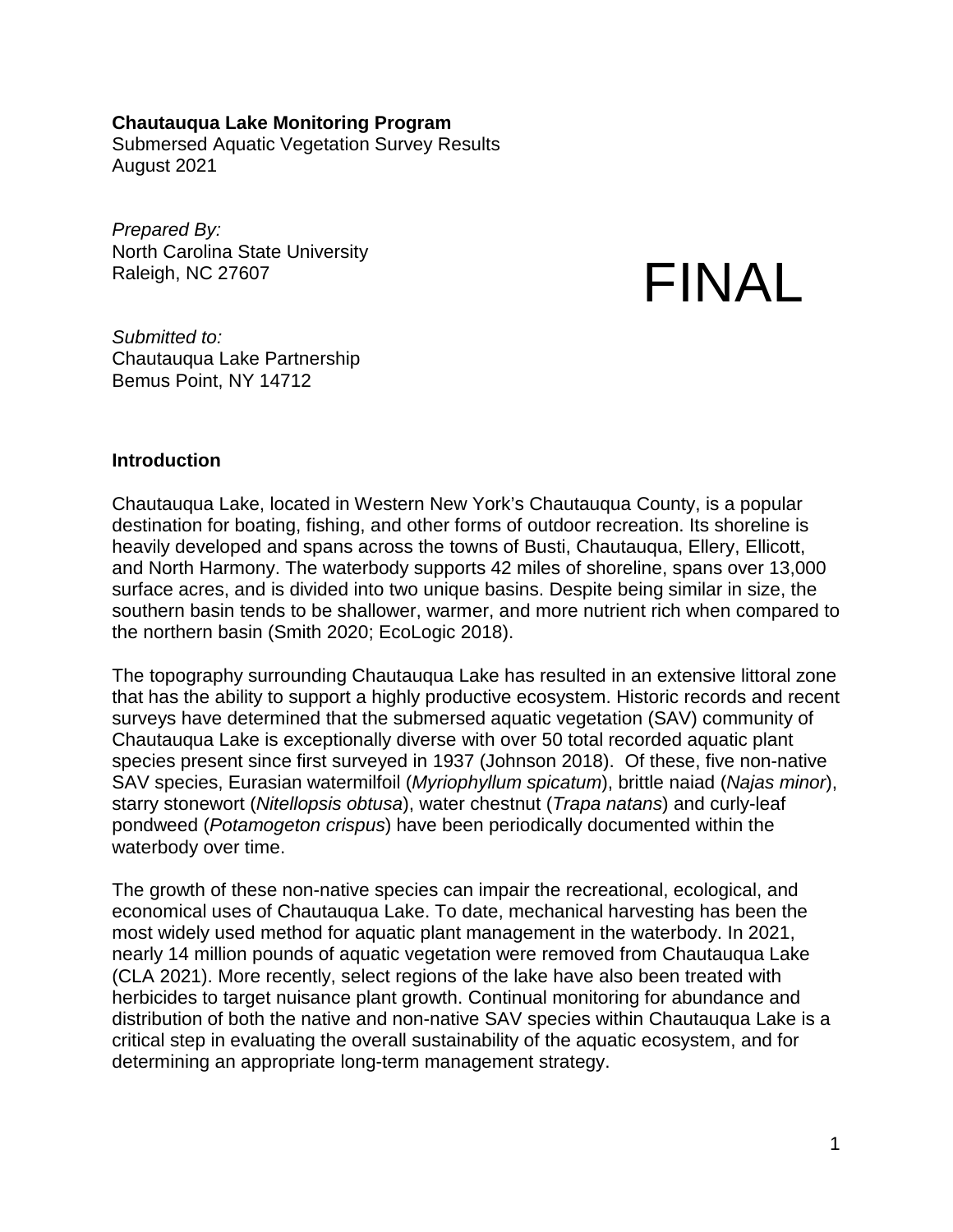This study was developed such that our results can be comparable to the research that has been done at Chautauqua Lake in previous years. SAV species presence and abundance data were collected following a point intercept-based methodology that had been previously applied within this system. Concurrently, hydroacoustic (sonar) data were recorded to determine SAV biovolume and acreage estimates.

# **Methods**

The lakewide aquatic vegetation monitoring survey of Chautauqua Lake occurred September 10th - September 17th, 2021.

# Macrophyte Survey

Point-intercept methods followed the guidelines proposed by Madsen (1999) and Racine-Johnson (2019) to provide direct survey effort and historical data comparisons between macrophyte survey years. Pre-established survey points, originally provided by Solitude Lake Management and surveyed in Fall 2020 by NCSU, were uploaded to an on-board GPS enabled chartplotter with ~5 ft horizontal accuracy. Of the 1000 point locations proposed for the 2021 Fall survey, 987 points were sampled (2020: 980 points; 2019: 865 points; 2018: 1301 points). Among each sample point location, *two* rake tosses were conducted where a visual estimate of whole-rake density was recorded (Table 1). Each retrieved rake also received a species-specific relative abundance estimate (Figure 1). When applicable, floating and emergent shoreline species were also documented at each point location using a binary system. Abundance ratings of non-SAV were not recorded.

# Sonar-Based Biovolume Survey

The survey vessel was configured with a Lowrance HDS-7 Gen3 consumer-grade fishfinding echosounder and chartplotter to record passive sonar tracks during the pointintercept survey (Figure 1). The echosounding transducer emits a 200kHz acoustic signal through the water column which is returned back to the receiver. Sonar data was saved by the echosounder to 32GB memory cards for further processing. Boat speed did not exceed 7mph between point-intercept locations to ensure accurate interpolation of SAV presence and abundance. Sonar logs were recorded for ~2 hrs each.

Raw .Sl2 sonar data files were uploaded to BioBase C-Map cloud-based processing service to extract bathymetry estimates and SAV biovolume (quantity of the watercolumn occupied by SAV; *0-100%*) from boating transects. All processed sonar logs were then exported as tabular data for further GIS post-processing, mapping, and statistical analysis.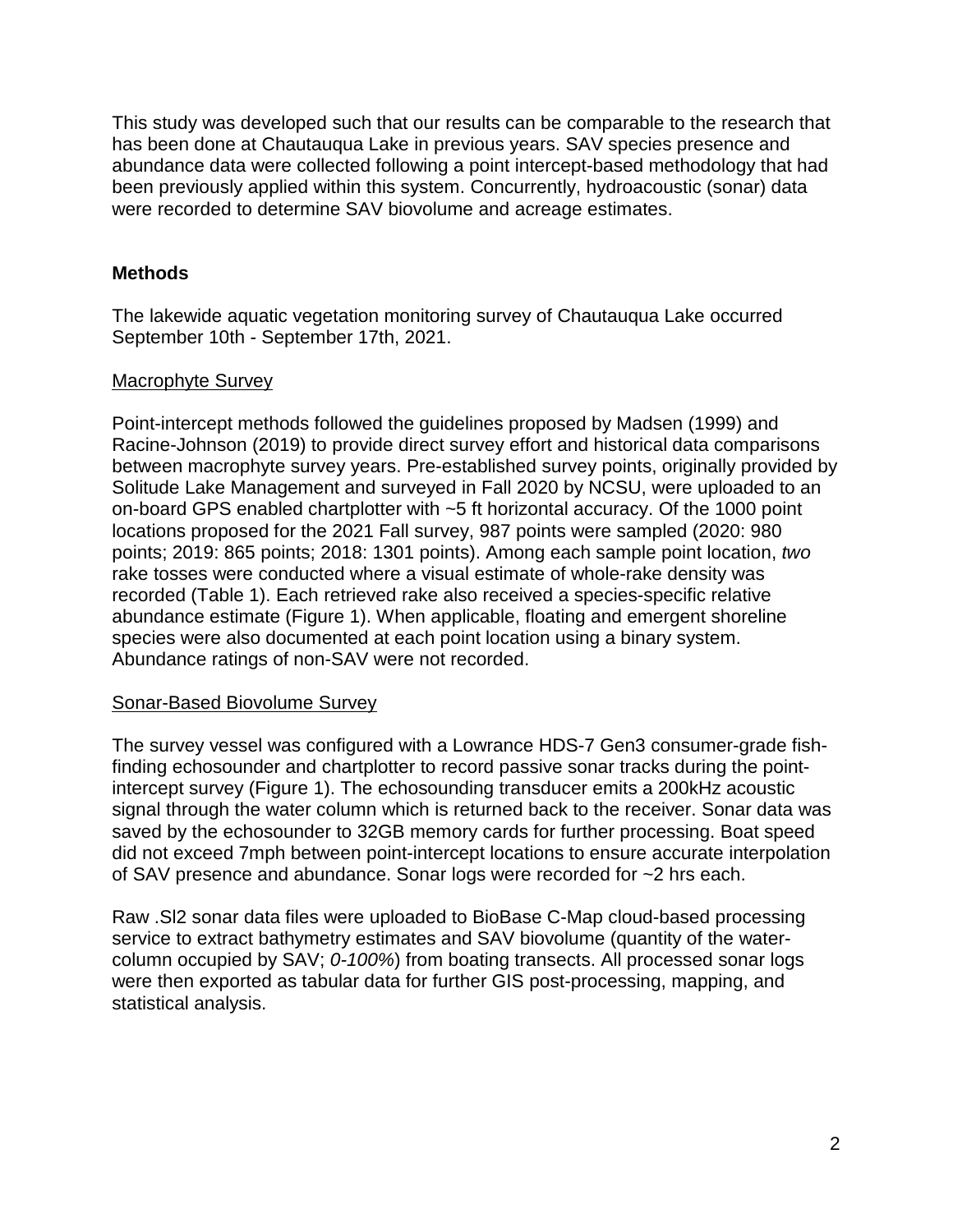## *In Situ* Water Quality & Turbidity Survey

Among 30 discrete point-intercept sampling locations, water quality parameters and water clarity measurements were recorded. Sampling locations were defined prior to the start of the lake wide survey to ensure uniform spatial representation across the lake with 1.13 mile average spacing between points.

A YSI handheld data logger was deployed at the select water quality points to measure profiles of Dissolved Oxygen (DO), Temperature, pH, and Conductivity. At each sampling point, recordings occurred 1.5 ft from the benthic layer.

To determine relative turbidity, a Secchi disk with industry standard recording measurements was utilized. A secchi measurement was taken when the disk was no longer visible to the surveyor when lowered in the water column. These readings can be useful in locating the boundaries of suspended solids, specifically planktonic algal blooms, between the north and south basins.

## Post-Processing and Data Analytics

To create rake-toss density estimates for mapping and for relative species abundance estimates, both rake-toss throws were averaged to represent each survey point. For example, at any given point, two rake estimates of *moderate* density would be provided a weighted average score of *moderate*, whereas one rake toss of *no plants* and one rake toss of *moderate* density would be given a score of *sparse*. The weighted density values were then deployed in point and heat density mapping.

Point-intercept data was further tabulated in Microsoft Excel to provide appraisals of SAV species presence, frequency, and abundance. Species abundances were classified as *trace*, *sparse*, *moderate*, or *dense* as a function of their estimated percent cover on the rake and the respective rake fullness estimate. For example, a *sparse* rake with 50% occupancy of Eurasian watermilfoil and 50% Coontail resulted in a *trace* estimate of both Eurasian watermilfoil and Coontail at the surveyed point. Further, a *dense* rake with 100% cover of Eurasian watermilfoil resulted in a *dense* species rating for Eurasian watermilfoil. Resulting values were then used to identify native and nonnative dominance and distribution throughout the lake.

Since sonar data does not provide species specific information, but rather a generalization of SAV water column occupancy and spatial breadth, point-intercept data was attributed to biovolume estimates. To provide acre estimates of SAV, specifically Eurasian watermilfoil, rake-toss point data was combined with the exported echosounding outputs from BioBase into ArcMap 10.8.1. Survey point interpolation occurred using an inverse distance weighted (IDW) geostatistical function. An IDW is utilized to predict the non-surveyed areas between survey points. Input variables for IDW considered the mean buffered distance between rake-toss locations to account for nearest neighbor influence. That is, alike SAV species were given a higher probability of occupying an area than plants which were less prevalent in proximity. The resulting interpolation raster was then clipped to the sonar biovolume areas where a non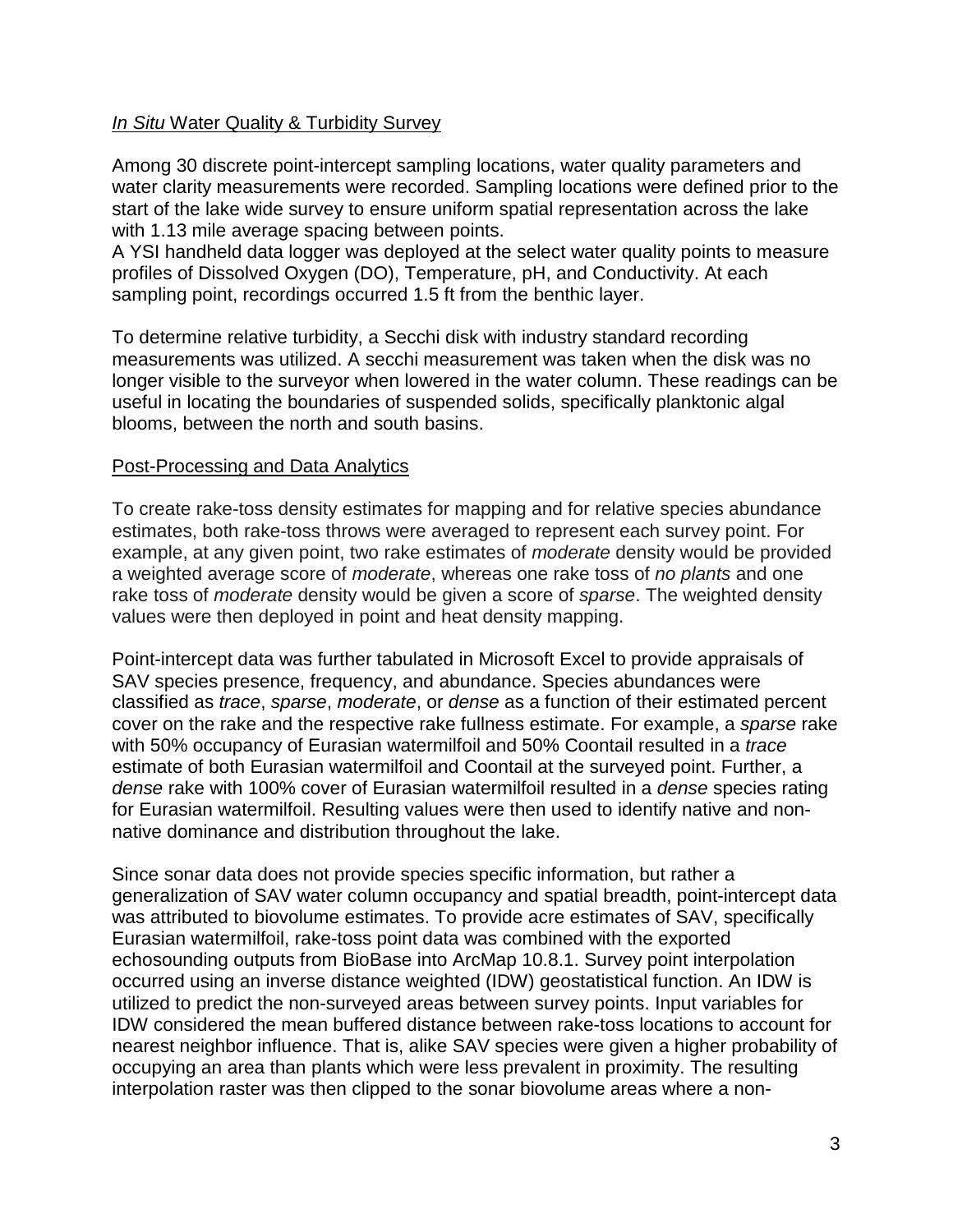occupancy threshold of <10% biovolume was set. This value is standard for interpolated biovolume datasets to reduce the possibility of false-positive SAV detection when evaluating submersed plant bed breadth using sonar.

## **Results Summary**

This survey evaluated the SAV growth throughout much of Chautauqua Lake's littoral zone (Figure 2). In total, 987 sites were sampled for SAV presence and abundance. Lakewide, no plants were found at 148 of the 987 sampling sites. The most frequent rake density across the lake was a *moderate* rating (37%), followed by *sparse* (27%) (Figure 3). SAV biovolume was highly variable along the shoreline of the lake but was generally most dense the outlet area of the south basin (Figure 4). The mean biovolume throughout the lakewide survey area was 35.2%.

Of the 839 vegetated survey sites, the five most common species present included Eurasian watermilfoil (EWM; *Myriophyllum spicatum*), coontail (*Ceratophyllum demersum*), water stargrass (*Heteranthera dubia*), wild celery (*Vallisneria Americana*), and western waterweed (*Elodea nutalli*). For all of these species, the most common species abundance rating was classified as *trace*, followed by *sparse* at the surveyed sites. Despite having high *trace* and *sparse* species abundance ratings, these five species also had the most *moderate* and *dense* ratings when compared to other documented species. Twenty-six other aquatic species were documented during the survey and included submersed, emergent, floating, and algal growth forms. In total, 19 of these 31 documented species were present at less than 5% of the sampled sites (Table 2).

EWM was widely distributed throughout the lake's littoral zone during the Fall 2021 survey. In total, 2,345 acres of the lake are estimated to be occupied by EWM in all abundance categories (Figure 5). When looking at relative density of EWM throughout the lake, the densest patches occur in and around the south basin's outlet area and the north end of the north basin near Lakeside Park (Figure 6). These dense patches of EWM have stayed consistent over time when compared to the Fall 2020 survey results with the exception of the south basin's outlet region where EWM density has increased (Figure 7).

The densest areas of native SAV growth occurred in the north basin near the northern end and around Whitney Bay during the Fall 2021 survey. Some native SAV growth was recorded in the south basin's outlet area but was generally documented in *sparse* quantities (Figure 8). In comparison, native species occurrence and density in Chautauqua Lake's outlet was minimal during the Fall 2020 survey (Figure 9).

In total, the percent of vegetated survey sites decreased from 88% in Fall 2020 to 85% in Fall 2021. Despite this, EWM occurrences increased by 7% lake wide. Alternatively, coontail, water stargrass, and wild celery occurrences decreased by 16%, 2%, and 2%,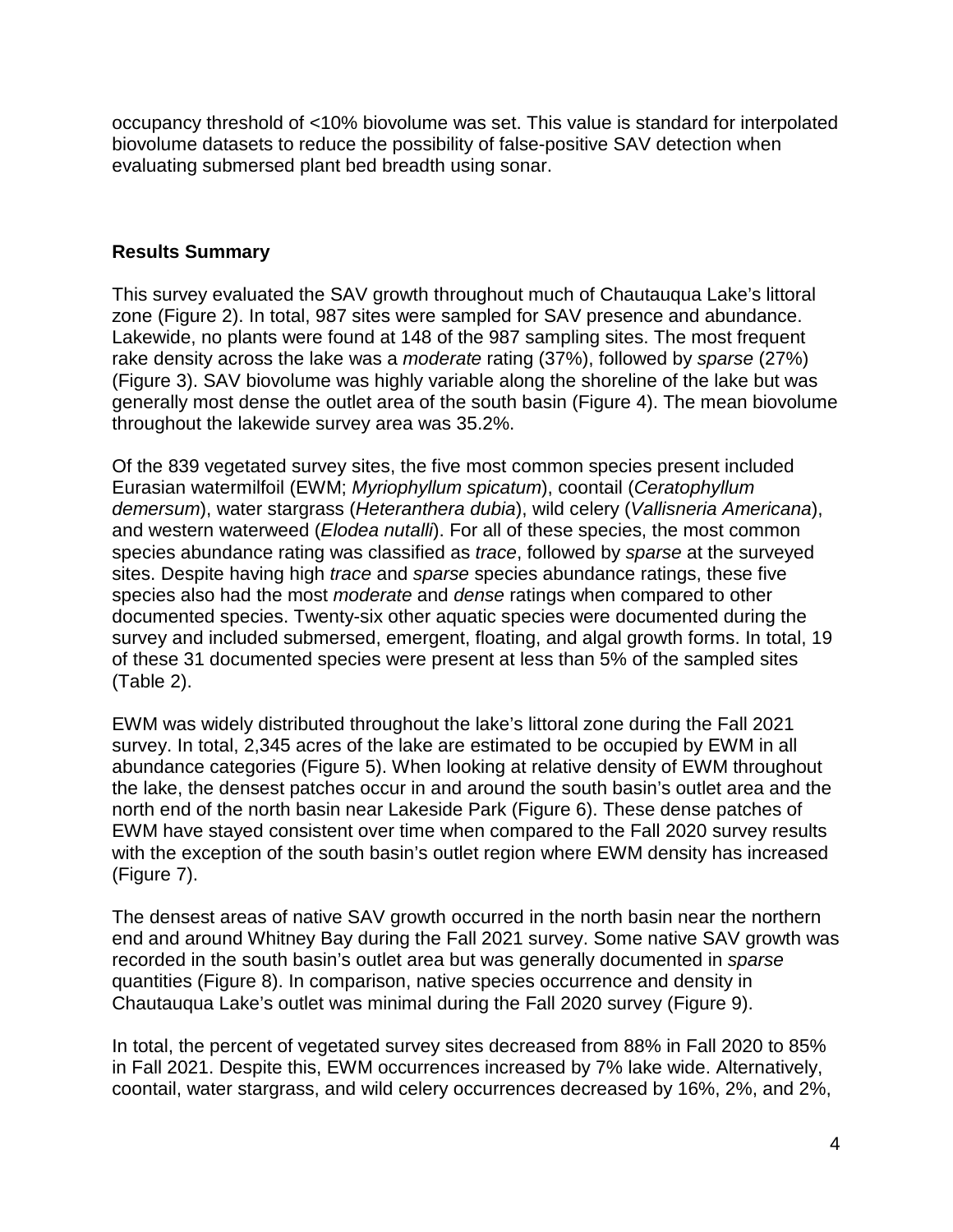respectively (Table 3). Additionally, the percent of *dense* rake tosses increased by 4% between the two surveys (Figure 10). *Dense* and *moderate* EWM and *sparse* coontail and water stargrass ratings increased in the Fall 2021 survey (Figure 10).

Of the 30 water quality sample sites visited, 17 were located in Chautauqua Lake's north basin and 13 were located in the south basin (Table 4; Figure 11). On average, the sites in the north basin were deeper, and had greater secchi depths and lower pH values than those in the south basin. Other tested parameters did not have a significant difference in value based on location. Dissolved oxygen levels were measured to be relatively low throughout the lake during the survey timepoint and may have been influenced by plant decay or active algal blooms that were observed south of Long Point State Park. Many of the submersed plants south of Long Point State Park also supported epiphytic algal growth on their leaves and stems during the survey period (Figure 12). The identity of this algal species was not determined through microscopy but may have been a species in the order *Nostocales* due to its gel-like texture.

# *North & Central Basin Results*

## Town of Chautauqua

The Town of Chautauqua's littoral zone was sampled at 378 sites in Fall 2021 (Figure 13). Of these sites, 95% contained vegetation and 38% of rakes tossed were classified as *moderate* density and 31% were *dense* (Table 5). The foremost SAV species present was EWM and it was found at 69% of the surveyed points (Table 5). Based on these results and the collected biovolume data, a total of 718 acres of EWM are estimated to occur within the Town of Chautauqua (Figure 14).

Compared to the 2020 survey, coontail presence decreased by 10% throughout the town of Chautauqua and EWM presence increased by 5% (NCSU 2020). Other common species occurring in the Town of Chautauqua included water stargrass (59%), wild celery (54%), and common waterweed (46%). Similar to past reports, it was found that the Town of Chautauqua had the highest species richness, containing 20 of the 21 submersed species found in the lake. Three native SAV species were found among at least 50% of the sampling locations. Curly-leaf pondweed and starry stonewort were both documented in *trace* quantities at 2 points outside of Chautauqua Marina. An apparent *Gloeotrichia* bloom was active in Dewittville Bay.

The biovolume estimate from hydroacoustic within the town of Chautauqua had an average of 39%, a decrease from the Fall 2020 mean of 52% (NCSU 2020).

## Village of Mayville

112 sites were surveyed within the Village of Mayville's littoral zone and SAV was documented at 100% of those locations (Figure 15; Table 6). Rake density was consistent with previous reports as they were mainly comprised of *moderate* (38%) and *dense* (32%) ratings. In general, SAV density was higher at sites that were further from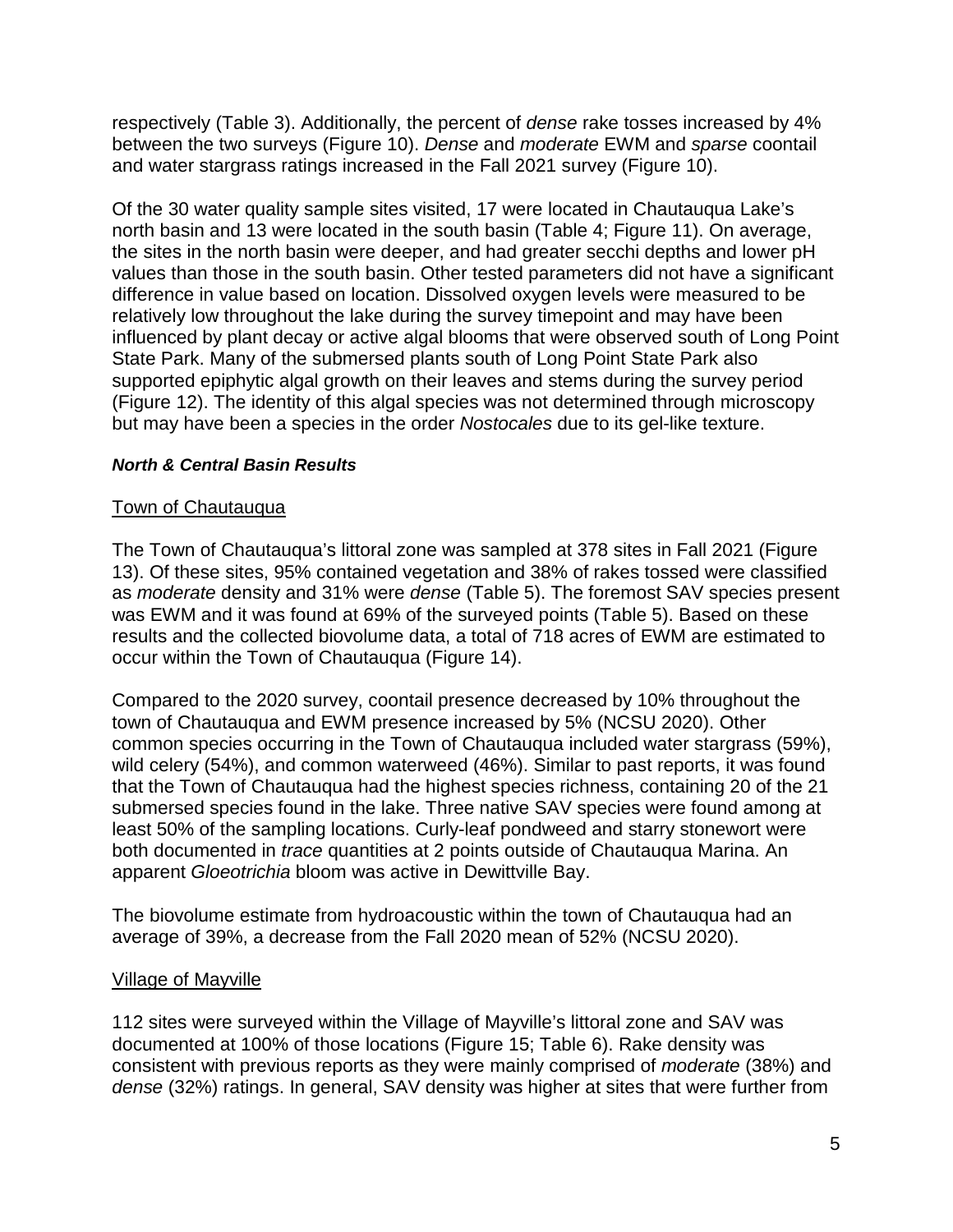the shoreline in the deeper region of the littoral zone. The northern section of the Village of Mayville's shoreline is sandy and shallow which generally restricts SAV growth.

The most frequently documented species within the Village of Mayville was EWM at 87% of points visited, followed by coontail (71%), water stargrass (71%), common waterweed (59%), and wild celery (58%). Curly-leaf pondweed and starry stonewort were both documented in *trace* quantities at 2 points outside of Chautauqua Marina. Town of Ellery

In total, 285 sampling locations were surveyed representing most of the littoral zone of along the town of Ellery and Bemus Bay (Figure 14; Table 7). EWM was the main species present along the Town of Ellery's shoreline and was estimated to cover 684 acres (Figure 17). The average biovolume estimate was slightly less than the lake average at 31% vertical water column occupancy.

Among the point-intercept areas, 21% contained no plants, while 55% of locations were either *moderate* or *dense* (Table 7). Among sites sampled, 17 SAV species were located, including curly-leaf pondweed (n=3 sites), brittle naiad (n=2 sites) and starry stonewort (n=1 sites). EWM (58%) was the most common species, with native water stargrass as the second most abundant (33%) (Table 7).

Compared to the 2020 survey, EWM distribution has decreased along the Town of Ellery's shoreline south of Bemus Point but increased in the southern outlet area (NCSU 2020; Figure 17). Benthic filamentous algal growth also increased from 4% to 9% between the two survey time points and was mostly located within Bemus Bay and Long Point State Park (NCSU 2020; Table 7). It was also noted that an active planktonic algal bloom was occurring around the Long Point State Park boat access during the time of the Fall 2021 survey.

In Spring 2021, curly-leaf pondweed was the most frequently-documented species within the Town of Ellery where it was found 143 of the 283 surveyed points (NCSU 2021). EWM was documented at 108 (38%) of the surveyed points during this time as well (NCSU 2021).

## Village of Bemus Point

There were 33 sampling locations within the littoral portion of Bemus Point, with 94% supporting SAV, and 64% having a *moderate* or *dense* rating (Figure 18; Table 8). The most frequently occurring SAV was coontail (85%), followed EWM (73%). This portion of the waterbody had the highest frequency of ivy-leaved duckweed (48% occurrence) and was the only region where EWM was not the most frequent species documented. Further, where EWM was found within the Village of Bemus Point, it was mainly in *trace* (84%) quantities. In Fall 2020, curly-leaf pondweed was discovered among 18% of sampling sites but in Fall 2021, curly-leaf pondweed was absent from the Village of Bemus Point's shoreline (NCSU 2020; Table 8).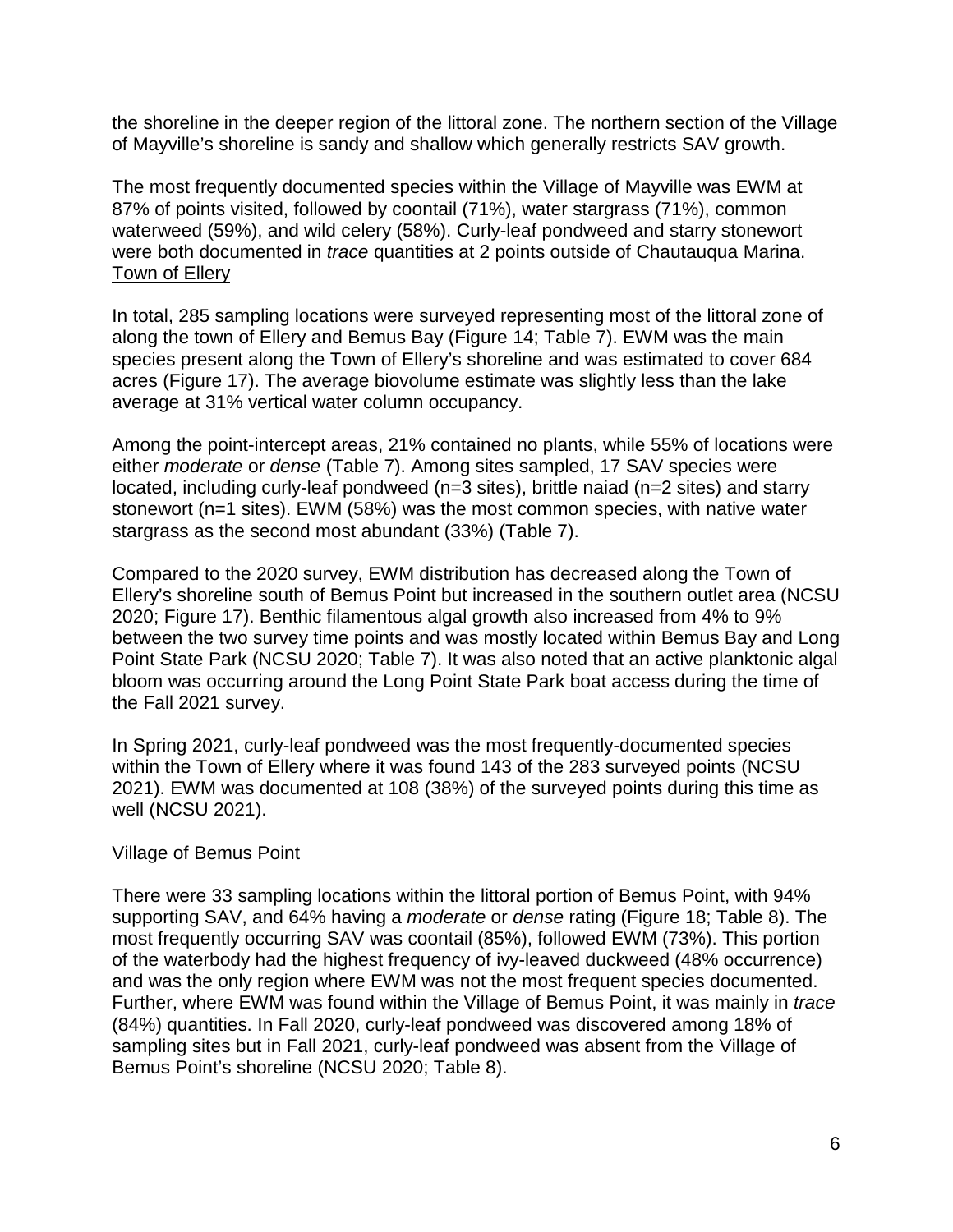#### *South Basin Results*

## Town of Busti

There were 124 sites sampled for SAV in the town of Busti and 81% contained SAV (Figure 19; Table 9). The hydroacoustic survey estimated an average of 38% biovolume throughout the surveyed shoreline. It is estimated that 403 acres of EWM occur within the Town of Busti (Figure 18). EWM was present at 59% of the surveyed sites, and was categorized as either *trace* or *sparse* at 80% of those locations (Table 9). Curly-leaf pondweed was present at 6% of sites, most of which were those in the outlet area where curly-leaf pondweed density was high in Spring 2021, as well as the shoreline abutting Smith Boys Marina. In comparison, curly-leaf pondweed was the most dominant species documented within the Town of Busti during the Spring 2021 survey as it was found at 84 of the 112 surveyed points (NCSU 2021)

Native species presence throughout the Town of Busti was relatively low in comparison to other regions of Chautauqua Lake's shoreline and included western waterweed (34%), water stargrass (31%), coontail (27%), and wild celery (23%) (Table 9). Benthic filamentous algae presence was relatively high within this area with a presence at 15% of the surveyed points. It was noted that epiphytic algal growth (Figure 12) was quite dense on the plants growing within this region of the waterbody.

#### Village of Lakewood

The 62 sites visited within the Village of Lakewood revealed 21% of sampling locations contained no vegetation, with the majority of rake estimates being either *trace* or *sparse* (66% collectively) (Figure 21; Table 10). Rake density was greatest at sites in and around the outlet basin (Figure 21). The dominant SAV species throughout the Village of Lakewood was EWM which occurred at 68% of survey sites (Table 10). Other species present included western waterweed (31%), water stargrass (26%), and coontail (21%), however their relative abundance ratings were generally all documented as either *trace* or *sparse* (Table 10).

Curly-leaf pondweed was present in *trace* abundance at 2 sampled sites in the outet basin. In Spring 2021, curly-leaf pondweed was the most dominant species present in this region of the lake and was documented at 73% of the surveyed points (NCSU 2021).

## Town of Ellicott

The Town of Ellicott contained 36 survey points and 100% of those contained SAV (Figure 22; Table 11). The average biovolume estimate from hydroacoustic monitoring in Ellicott was 45%, the highest of all surveyed regions. Overall, there are an estimated 315 acres of EWM (Figure 23). Boating through this region to complete the survey was difficult due to dense SAV growth. The dense SAV growth also likely impacted sonar data collection and the respective biovolume estimations in this area.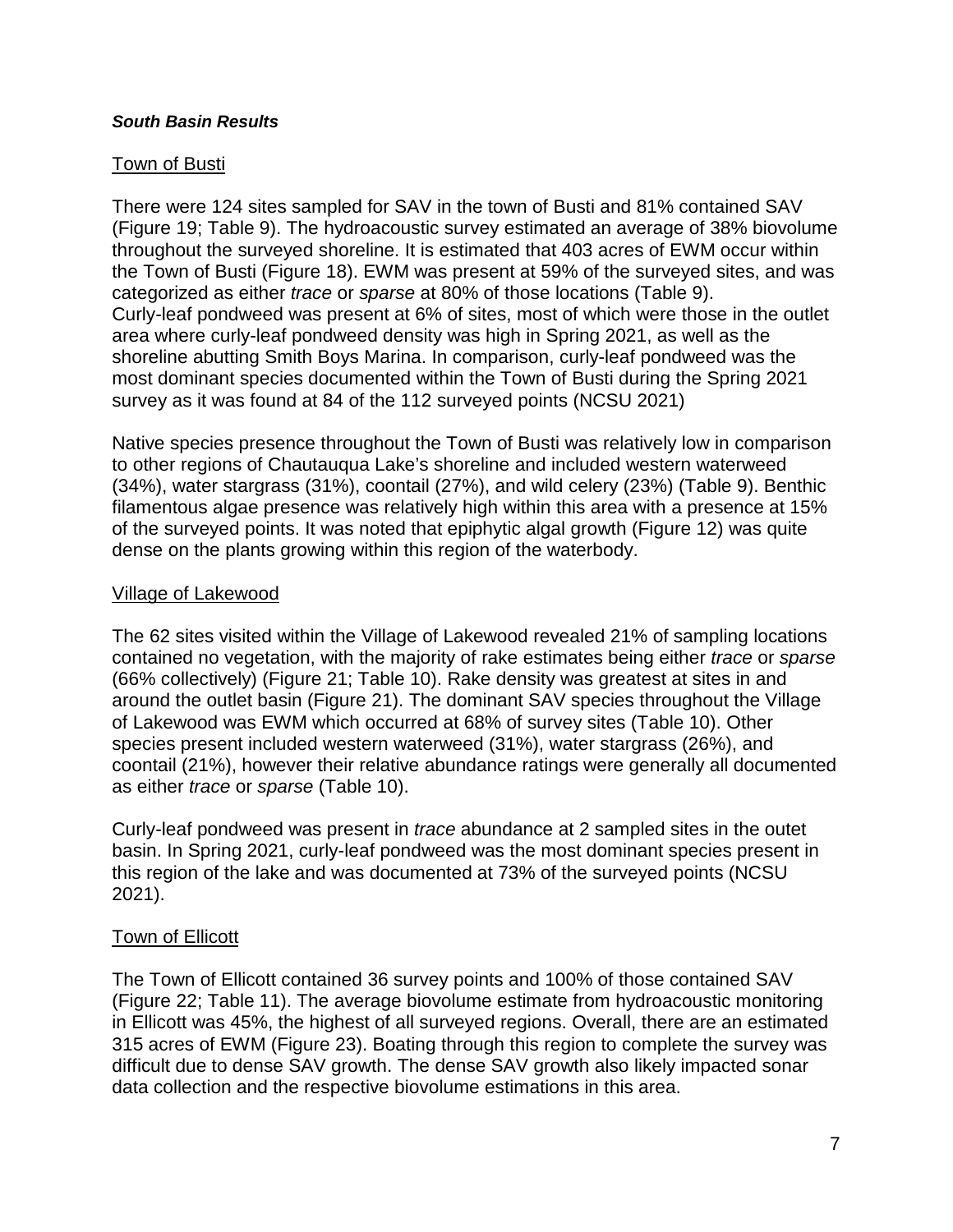Rake density within the Town of Ellicott was most commonly *moderate* or *dense*, with 64% frequency combined (Table 11). Only 8 SAV were located in this portion of the lake (Table 10). Similar to previous surveys, native SAV presence and abundance was relatively low within the Town of Ellicott as there were only 5 native species documented. Unlike most of the other towns encompassing the lake, coontail was absent from this region of the waterbody.

EWM was found at almost all of the surveyed sites (89%) and shared the same abundance with western waterweed. This portion of the waterbody also had the greatest occurrence of brittle naiad (14%). Curly-leaf pondweed was present at 9 of the 36 sampled sites (Table 11). In Spring 2021, curly-leaf pondweed was present at 97% of these points, followed by EWM at 53% of the sites (NCSU 2021).

## Village of Celoron

All sites sampled within the Village of Celeron contained SAV in Fall 2021. The dominant species included EWM and western waterweed, both of which occurred at 88% of the sampled points (Figure 24; Table 12). Curly-leaf pondweed was present at 38% of these sites despite being present at 94% during the Spring 2021 survey (NCSU 2021). Brittle naiad was also present at 3 of the sampled sites in Fall 2021 (Table 12). At the timing of this survey, there was *no* water chestnut (*Trapa natans*) discovered in the outlet area of Celoron.

In comparison to Fall 2020 results, the Village of Celeron contained fewer native SAV species and had a higher occurrence of non-native SAV (NCSU 2020).

## Town of North Harmony

The 164 point-intercept locations were contained within the Town of North Harmony (Figure 25). Based on the echosounding and point-intercept survey conducted, there are an estimated 225 acres of EWM (Figure 26). The town of North Harmony biovolume average was estimated to be 35% water column occupancy.

In North Harmony, 74% of sites contained SAV, and 40% of sites had *moderate* rake density estimates. EWM and coontail were the most abundant SAV species present in North Harmony with presence at 50% and 49% of surveyed points, respectively. Curlyleaf pondweed and starry stonewort were also present in North Harmony in low abundances. While EWM was found widely distributed along the shoreline, it was most commonly documented in *trace* densities. It was noted that epiphytic algal growth (Figure 12) was quite dense on the plants growing within this region of the waterbody.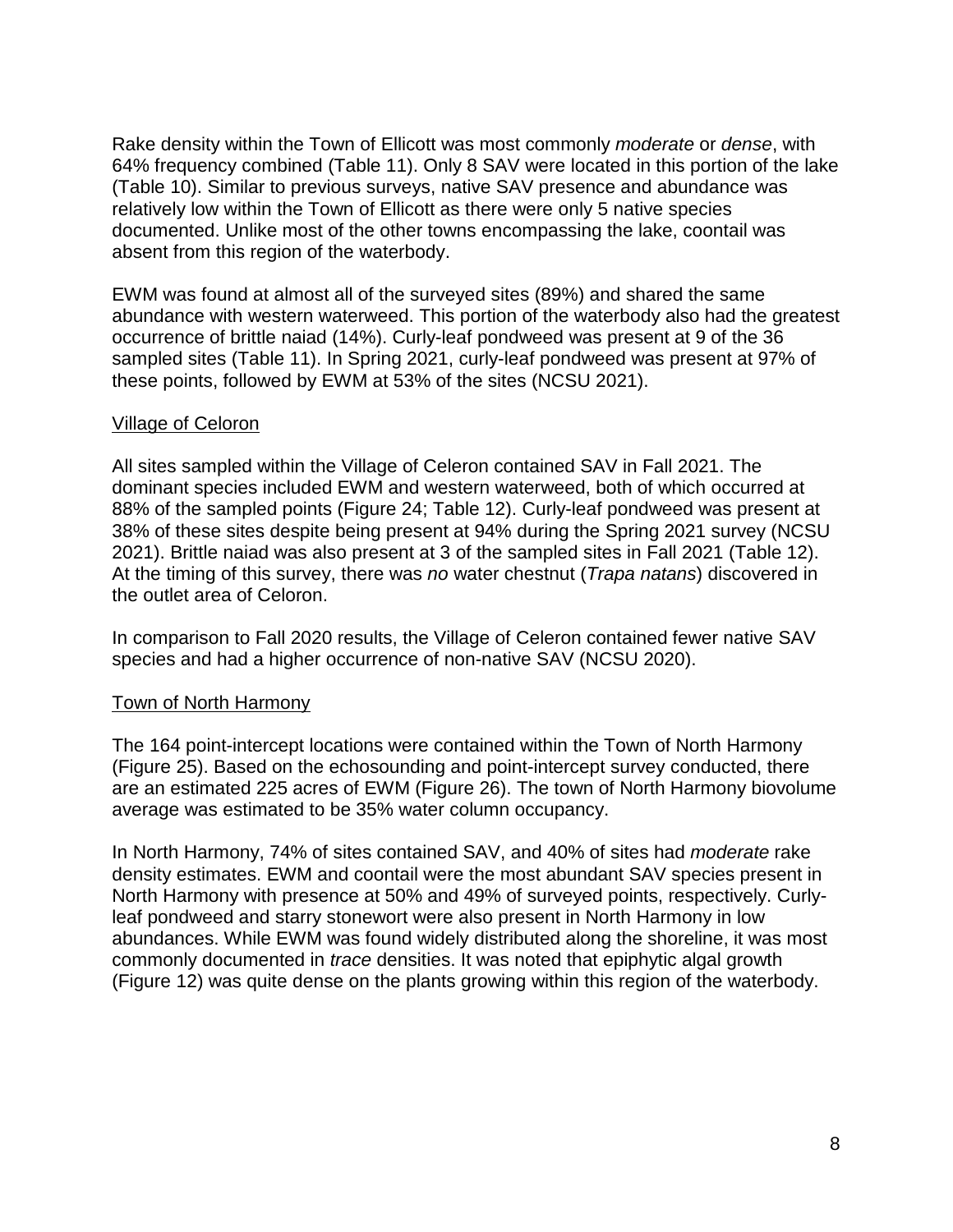## **Discussion**

The Fall 2021 survey of Chautauqua Lake revealed that EWM continues to be the most widespread species of SAV within the system. Similarly, the native SAV species of coontail, water stargrass, and wild celery are in relatively stable populations within the lake as well. In much of the surveyed regions of the lake, EWM was present in trace or sparse abundance and was intermixed with other SAV. An exception of this trend occurred in Chautauqua Lake's outlet bay area where EWM biomass was nearly topped out and dominating much of the littoral zone.

Similar to previous years, species richness (number of SAV species at a given point) was greatest from Snug Harbor Marina north to Chautauqua Marina in the north basin. While non-native species can reduce ecologic and recreational function by dominating the habitat, future management direction should consider maximizing EWM control while minimizing native species impacts in the highly diverse portions of the lake.

Curly-leaf pondweed was found in trace quantities in Chautauqua Lake during this Fall 2021 survey. As stated in past reports, the greatest seasonal CLP abundance is likely found at peak growth, which occurs late spring. Unlike other SAV found throughout the lake, the unique growth pattern of CLP allows for early season competition with other SAV. However, by late-July the plant has mostly senesced, or no longer in vegetative form. Therefore, when conducting a fall survey, CLP plants will most often be present among areas of high turion density and often found as recently sprouted turions (Appendix). The greatest turion density was found near the mouth of the outlet in the towns of Ellicott, Ellery, and Busti (Figure 8). A high density of CLP turions is in this portion of the lake could be attributed to water flow and plant fragment deposition.

While water quality was not the main focus of this work, the tested basic water quality parameters and visual observations suggested that algal presence within Chautauqua Lake may be influencing the SAV distribution and overall health of the plants. The epiphytic algae that was observed on many plants in the south basin is likely limiting the plants' ability to photosynthesize and grow. This algae also interfered with plant identification and may have hindered the identification of minor, delicate species during the survey.

In general, the results of this work closely agree with the findings from the Fall 2020 survey that was conducted by NCSU, with slight differences in species abundance. Species that were recorded in 2020 that were not documented in 2021 included white water crowfoot (*Ranunculus aquatilis*) and leafy pondweed (*Potamogeton foliosus*), however both of these were found in minimal abundances in 2020 and their presence may have been influenced by survey timing. No new species were identified in Fall 2021.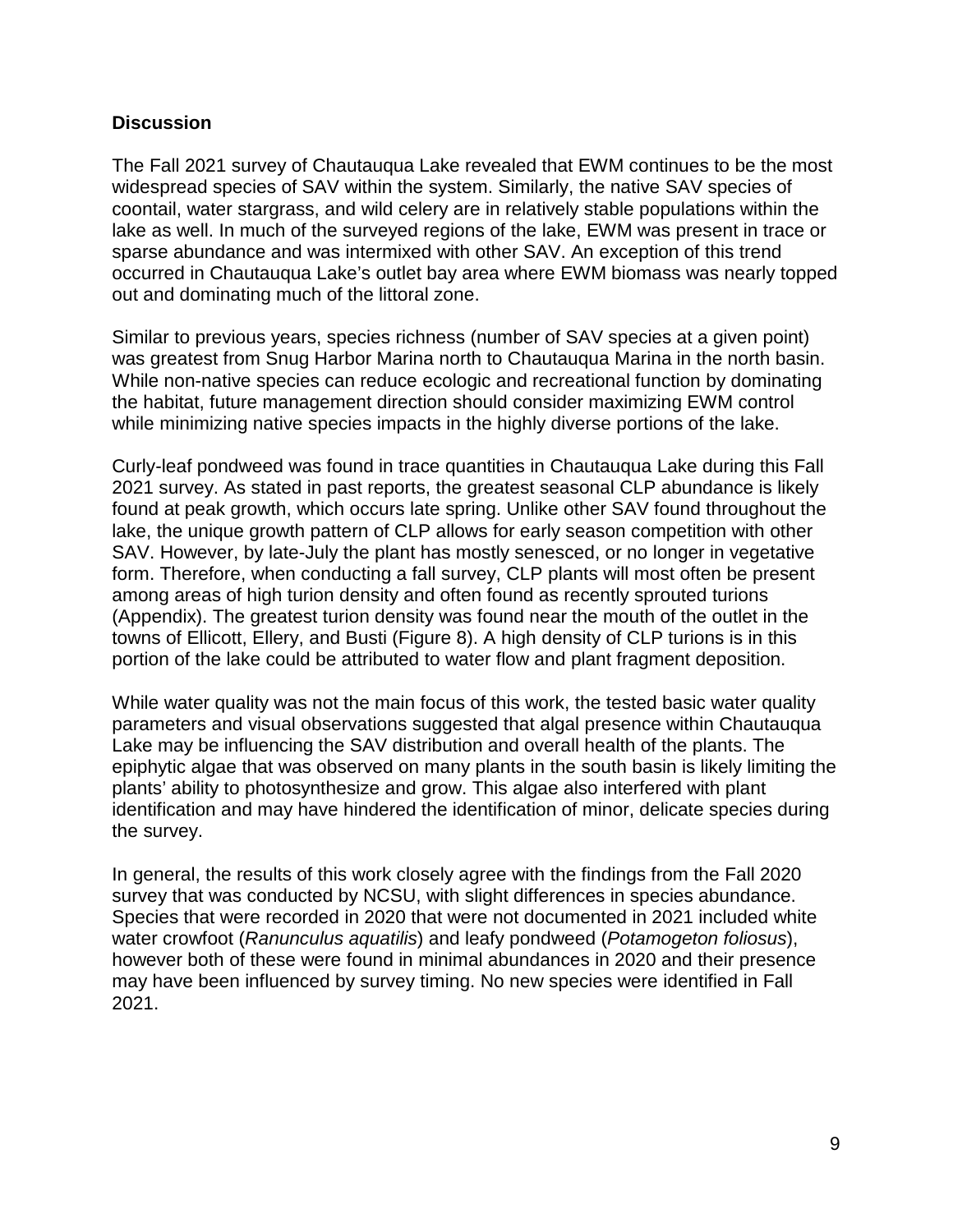# **Conclusions**

- Eurasian Watermilfoil is the most widespread submersed plant species in Chautauqua Lake, with 62% occurrence documented across the lake in Fall 2021.
- Curly-leaf pondweed was found at 4% of point-intercept sampling sites in Fall 2021 and at 61% of point-intercept sampling sites in Spring 2021. Due to its life history traits, it is best to determine curly-leaf pondweed infestation size in the Spring months when it is in its most active growth phase.
- Starry stonewort was identified at 7 sampling locations distributed across the waterbody.
- Benthic filamentous algae was found among 60 sites; the highest density and occurrence was in Bemus Bay and Shermans Bay. While considered native to the region, dense *Lyngbya* spp. growth can impact the recreational use of a waterbody due to its thick mat-forming tendencies.
- The lakewide average hydroacoustic biovolume estimate was 35.2%, with the greatest biovolume recorded in the southern outet basin.
- Water quality during the Fall 2021 survey was generally poor throughout the lake. In addition to low dissolved oxygen levels lakewide, algal growth in filamentous, planktonic, and colonial forms was also frequently documented.